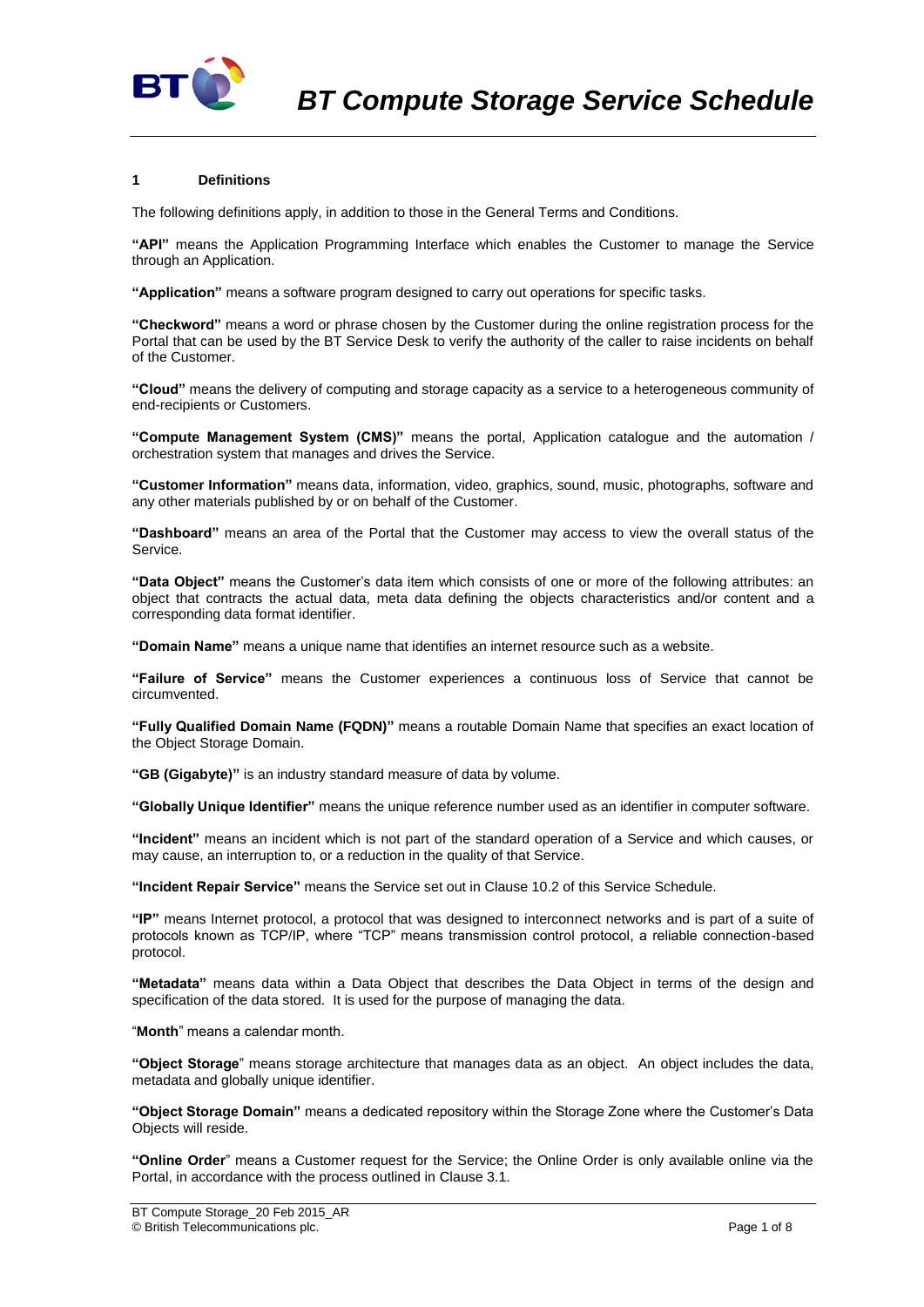

**"Planned Maintenance"** means any work that is planned in advance to be carried out by BT or on its behalf that causes the Service to be suspended.

**"Portal"** means the online system that allows the Customer to place Online Orders, change Online Orders, see the status of the Service and access certain systems (depending on the Service option chosen by the Customer).

**"Service"** has the meaning given in clause 2.1.

**"Service Desk"** means the facility provided by BT to handle enquiries and administration for the Service.

"**Service Level**" means the level of Service which is applicable to the Service, as set out in Clause 20 of this Service Schedule.

**"Storage Zone"** means the configuration of hardware and software to create a platform where the Customer's data is stored.

**"System Administrator"** means a person named by the Customer to be the Customer's point of contact with BT for matters relating to the management of the Service.

**"Third Party Information"** means data, information, video, photographs, software and any other materials (in whatever form) not owned or generated by or on behalf of the Customer, including information belonging to a User which is not Customer Information, published or otherwise made available by the Customer using the Service.

**"Token"** means an encrypted key used by applications API to access Data Objects stored in the Object Storage.

**"Utility Rate Card"** means information available via the Portal that shows the Charges for the Service on an hourly basis.

**"User ID"** means the identification number provided to the Customer by BT for the purposes of security in the provision of the Service.

# **2 Service Summary**

- 2.1 BT Compute Storage is a Cloud based service providing the Customer with a self-service capability to browse, select and store data ("Service").
- 2.2 BT will provide the Customer with virtual access to a BT data centre where the Customer may select a dedicated repository for storage of their data ("Object Storage Domain").

## **3 Service Components**

The Service comprises access to a Portal, Storage Zone, Object Storage Domain and, provision of a FQDN and Tokens.

## <span id="page-1-0"></span>**3.1 Portal**

**3.1.1** The Portal is an online system which allows a Customer to place and amend an Online Order and view the status of existing Online Orders. The Portal enables the Customer to select Object Storage Domains and the location of data centres for deployment of the Object Storage Domains.

## **3.2 Storage Zone**

- 3.2.2 The Storage Zone provides the physical infrastructure where BT will create an Object Storage Domain and the Customer will store their Data Objects.
- 3.2.3 The Storage Zone will automatically allocate and provision the Object Storage Domain to the Customer when ordered.
- 3.2.3 The Portal will indicate the Storage Zones available to the Customer. BT may make additional Storage Zone options available to the Customer from time to time.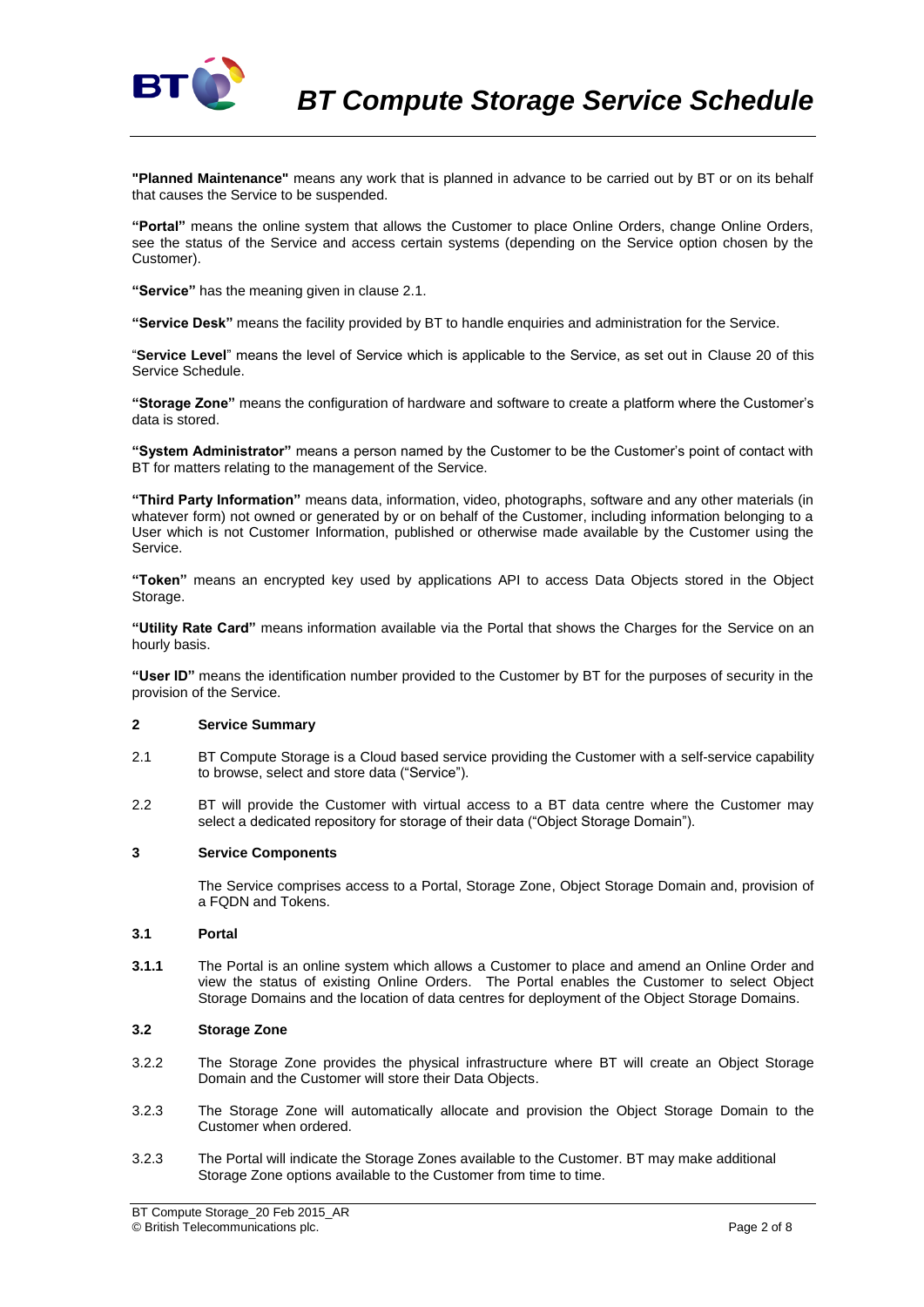

## **3.3 Object Storage Domain**

- 3.3.1 The Object Storage Domain is a Customer dedicated repository within the Storage Zone where the Customer's Data Objects reside.
- 3.3.2 The Customer selects the Object Storage Domain via the Portal. Upon delivery of the Object Storage Domain BT will provide the Customer with a Fully Qualified Domain Name (FQDN) and Tokens for use in conjunction with their chosen Application.
- 3.3.3 The Customer will access the Object Storage Domain using the BT provided FQDN and the Customer provided Application. The Customer will choose the Application it wishes to use to access the Service. The choice of Application will be determined by how the Customer elects to use the Object Storage Domain. The Service does not include the provision of Applications to the Customer.

## **3.4 FQDNs and Tokens**

3.4.1 A FQDN provides access to an Object Storage Domain. BT will provide the Customer with a Token in order to authenticate a FQDN. The Customer must use the Tokens within a few hours of receipt. Failure to use the Tokens will result in them being disabled. If the Tokens are disabled the Customer will be required to regenerate them within three (3) hours of disablement via the Portal.

## **4 Internet**

- 4.1 The Customer will access the Object Storage Domain via the Internet. Such Internet connection is not part of this Service and is subject to separate conditions and Charges.
- 4.2 The Customer acknowledges that:
	- (a) the Internet is independent of the Service and BT has no responsibility for provision of the Internet; and
	- (b) use of the Internet is solely at the Customer's risk and subject to all applicable laws. BT has no responsibility for any information, software, services or other materials obtained, downloaded, shared and transmitted by the Customer using the Internet.

## **5 Commencement and Term**

- 5.1 The Agreement is effective once the Customer submits an Online Order on the Portal.
- 5.2 The Service will commence on the Operational Service Date (OSD).

## **6 Technical Requirements**

6.1 The Customer is required to have Internet access, all computer hardware, software and telecommunications equipment and services necessary to access and use the Service.

## **7 BT Service management Boundary (SMB)**

7.1 BT's responsibility for the Service under this Agreement is for the management of the Storage Zone, provision of the Object Storage Domain, FQDNs and Tokens. A suitable Application to access the Object Store Domain is outside the SMB. BT will have no responsibility for the Service (including any responsibility to meet any Service Levels) outside the Service Management **Boundary** 

# **8 Ordering Process**

- 8.1 The Customer is responsible for opening an account with BT to gain access to the Portal to enable online ordering.
- 8.2 On receiving an Online Order from the Customer BT will configure the Service as set out in the Online Order. Once the Online Order is configured the OSD occurs and the Customer may start using the Service.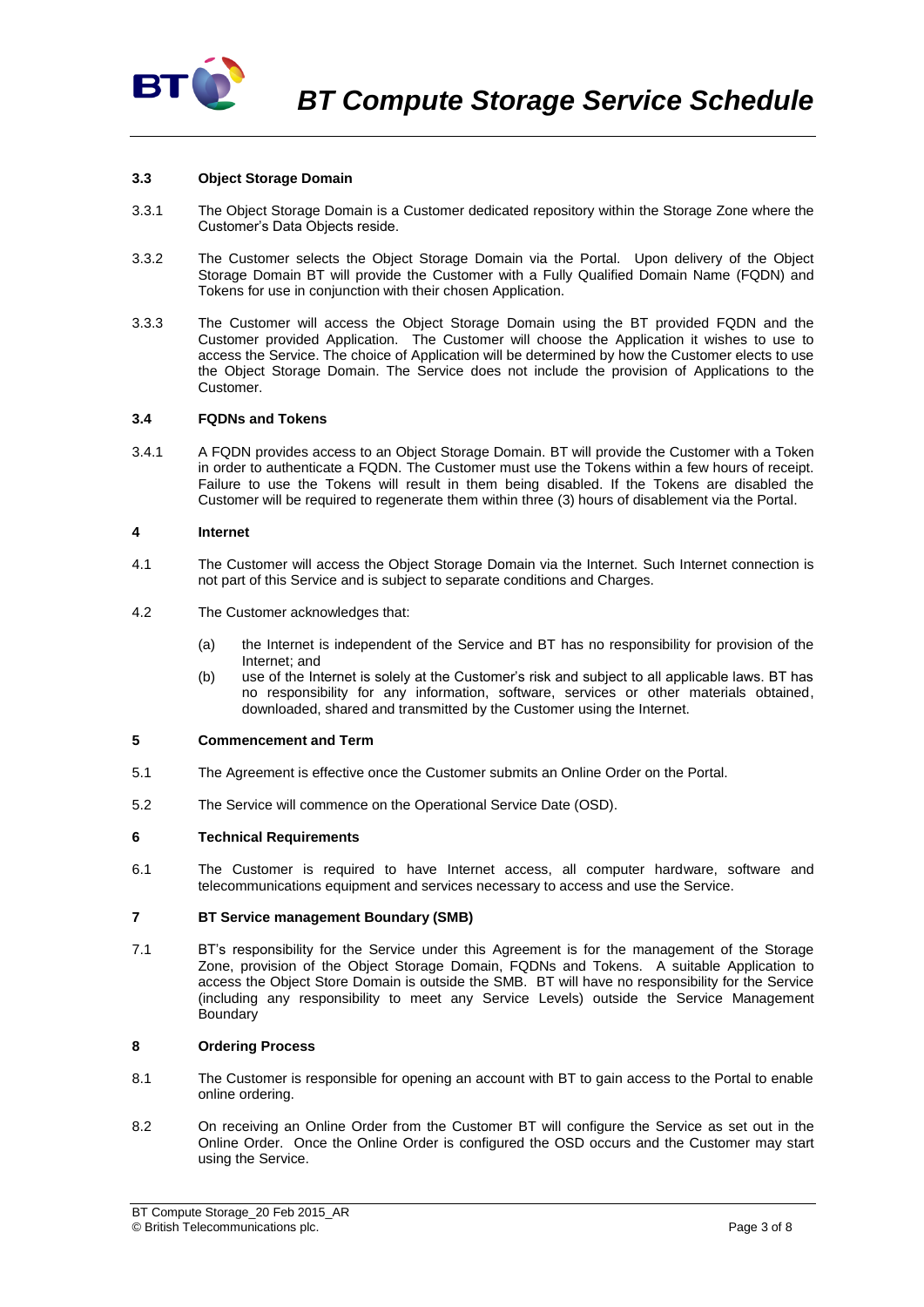

# **9 In Life Management**

- 9.1 The Portal operates a Dashboard that allows the Customer to see how much storage is being consumed and the associated Charges.
- 9.2 Upon delivery of the Object Store Domain BT will present the Customer with Tokens.
- 9.3 The Customer is required to renew all Tokens within three (3) years of the OSD via the Portal.

## **10 Service Management**

## **10.1 Service Desk Support**

10.1.1 BT will provide a Service Desk operating twenty four (24) hours per day, seven (7) days per week, including national, public or bank holidays, which will receive and record Service Incident reports from the Customer.

## <span id="page-3-0"></span>**10.2 Incident Repair Service**

- 10.2.1 If BT detects, or if the Customer reports an Incident BT will respond to the Incident without undue delay. BT will perform tests to determine the cause of the Incident, and will notify the System Administrator by telephone or e-mail.
- 10.2.2 The Service Desk will keep the Customer updated at regular intervals until the Incident is resolved.
- 10.2.3 BT will raise additional Charges for work performed and money spent to address incidents resulting from Service failures caused by the Customer on a time and material basis at the prevailing Charges.
- 10.2.4 If the Customer asks BT to perform any additional work this will be subject to prior written agreement between the Parties and additional Charges will apply.

## **11 Planned Maintenance**

11.1 The Customer acknowledges and accepts that occasionally BT may have to carry out routine or emergency maintenance, updates and other procedures for reasons of health, safety, security or otherwise to protect the Service, and which may cause a disruption to the Service, ("Planned Maintenance"). BT will provide the Customer with as much prior notice as practicable with respect to Planned Maintenance.

## **12 Service Updates**

12.1 BT may make updates to the Service from time to time provided that such updates do not materially decrease or impair performance of the Service,

## **13 Security**

- 13.1 The Customer is responsible for the security and proper use of all User IDs, Checkwords, passwords, FQDN and Tokens. BT reserves the right to suspend access to the Service at any time if BT has reason to believe that there is, or is likely to be, a breach of security or misuse of the Service. BT will notify the Customer as soon as possible after it has done so.
- 13.2 The Customer must immediately inform BT if there is any reason to believe that a User ID, password, Token, or Checkword allocated by BT has, or is likely to, become known to someone not authorised to use it or is being, or is likely to be, used in an unauthorised way.
- 13.3 BT reserves the right to require the Customer to change any or all of the Checkwords or passwords associated with the Service and used by the Customer in connection with the Service.
- 13.4 The Service is delivered within a secure BT data centre with a security policy for the protection of Site, infrastructure and network. Although BT will use reasonable care and skill in carrying out its obligations under this Agreement in accordance with BT's security policy, it is not possible to guarantee that all instances of fraud, misuse, unwanted or unauthorised activity or access to the Customer's Information will be prevented or detected. Whenever BT becomes aware that security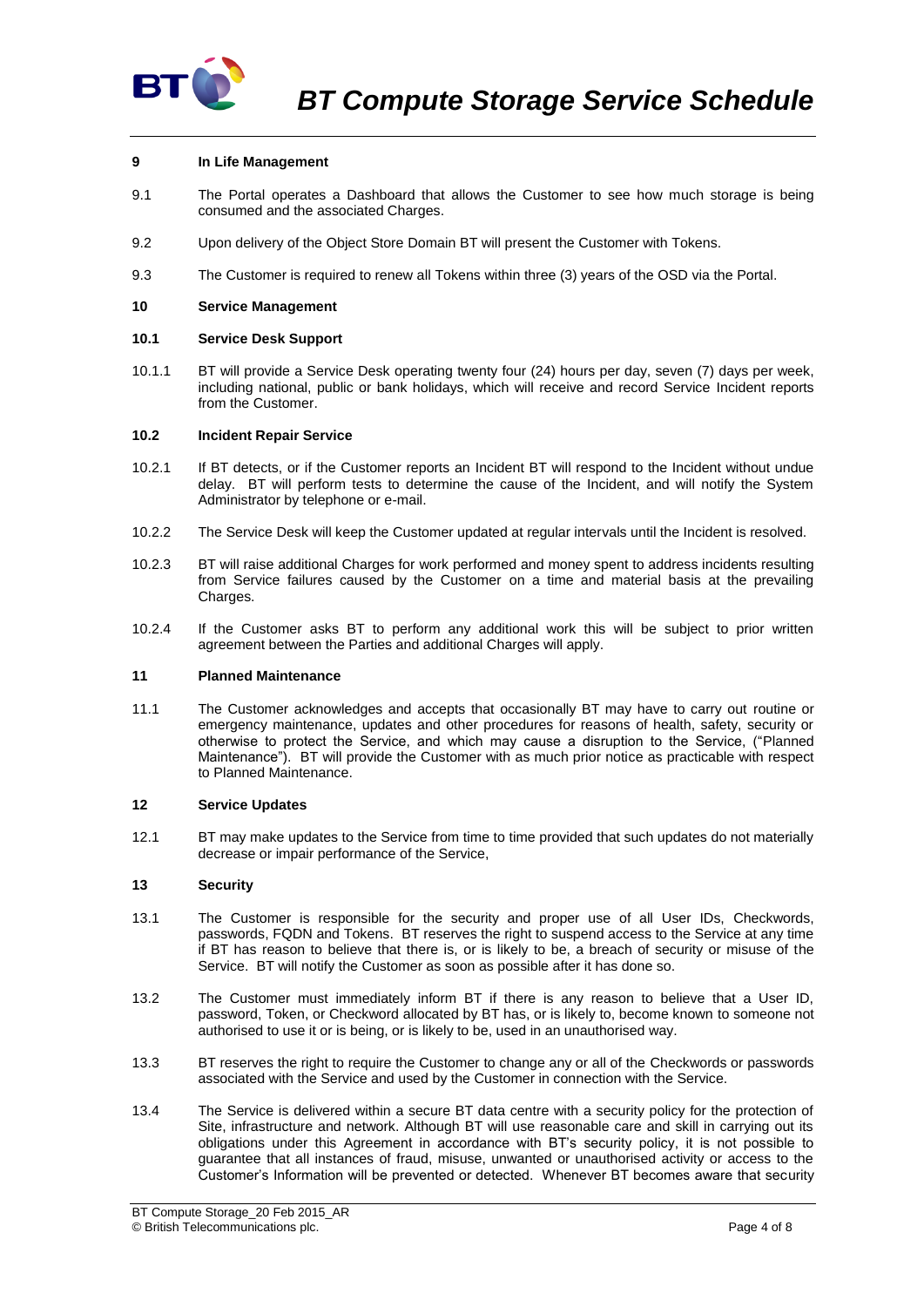

*BT Compute Storage Service Schedule*

has been compromised, BT will take actions in order to limit any further occurrences of fraud, misuse, unwanted or unauthorised activity or access to the Customer's Information. Nevertheless, BT accepts no liability for any such incidents, or for any loss or damage suffered by the Customer. The Customer shall therefore take responsibility for the security of the Customer Information, Content and application of security policies designed to prevent unwanted or unauthorised activity or access to the Customer's Information.

13.5 The Customer is advised to obtain its own business continuity insurance.

#### **14 BT's use of Customer Information and Personal Data**

- 14.1 In order for BT to provide and support the Service, BT may use personal data, (typically name, email address, telephone number and business and/or Site(s) address), of Users within the Customer's organisation or control in order to:
	- (a) process, track and fulfil Online Orders for the Service;
	- (b) deliver and commission the Service,
	- (c) process, track and resolve Incidents with the Service,
	- (d) administer access to the online portals relating to the Service;
	- (e) compile, dispatch and manage the payment of invoices relating to the Service;
	- (f) manage the Agreement and resolve any disputes relating to it;
	- (g) respond to general queries relating to the Service;
	- (h) provide security and technical support.
- 14.2 BT may also send the Customer additional information concerning the Service, or related services. This information will typically be sent to the Customer Contact, involved in the procurement or management of the Service.
- 14.3 Any personal data that may be collected and processed by BT (including payment data) is subject to, and will be handled in accordance with, applicable data protection laws.
- 14.4 BT will have no access to the Customer Information stored by the Customer.
- 14.5 The location and access points of the Customer Information are defined by the Customer and as such the Customer needs to ensure compliance with relevant laws and regulations.
- 14.6 BT will not change the country where the Customer Information resides without providing notice to the Customer, unless required to do so in order to comply with applicable laws and regulations.

#### <span id="page-4-0"></span>**15 The Customer's Responsibilities**

- 15.1 The Service is provided solely for the Customer's own use including use by Users and the Customer will not assign, resell, reproduce, copy, duplicate, transfer, lease, distribute, display, disclose, trade or otherwise commercially exploit the Service (or any part thereof) for any purpose, or otherwise make the Service available to any third party except Users.
- 15.2 The Customer is solely responsible for any obligation or liability arising out of transactions of any kind entered into between the Customer and any third party accessing or relying on the Service, Customer Information, or Third Party Information. BT will not be a party to, or in any way responsible for, any transaction between the Customer and any third party.
- 15.3 The Customer is responsible for the creation, design and maintenance of all Customer Information.
- 15.4 The Customer will ensure that the Customer Information and any Third Party Information does not include any information or material, which could be illegal or could lead to a legal dispute.
- 15.5 The Customer will comply with all obligations as notified by BT which are required under BT's security policy.
- 15.6 The Customer must comply with all relevant legislation, instructions, licences, guidelines issued by regulatory authorities, and any codes of practice which apply to the Customer, including those which relate to the Customer Information or Third Party Information.

BT Compute Storage\_20 Feb 2015\_AR © British Telecommunications plc. Page 5 of 8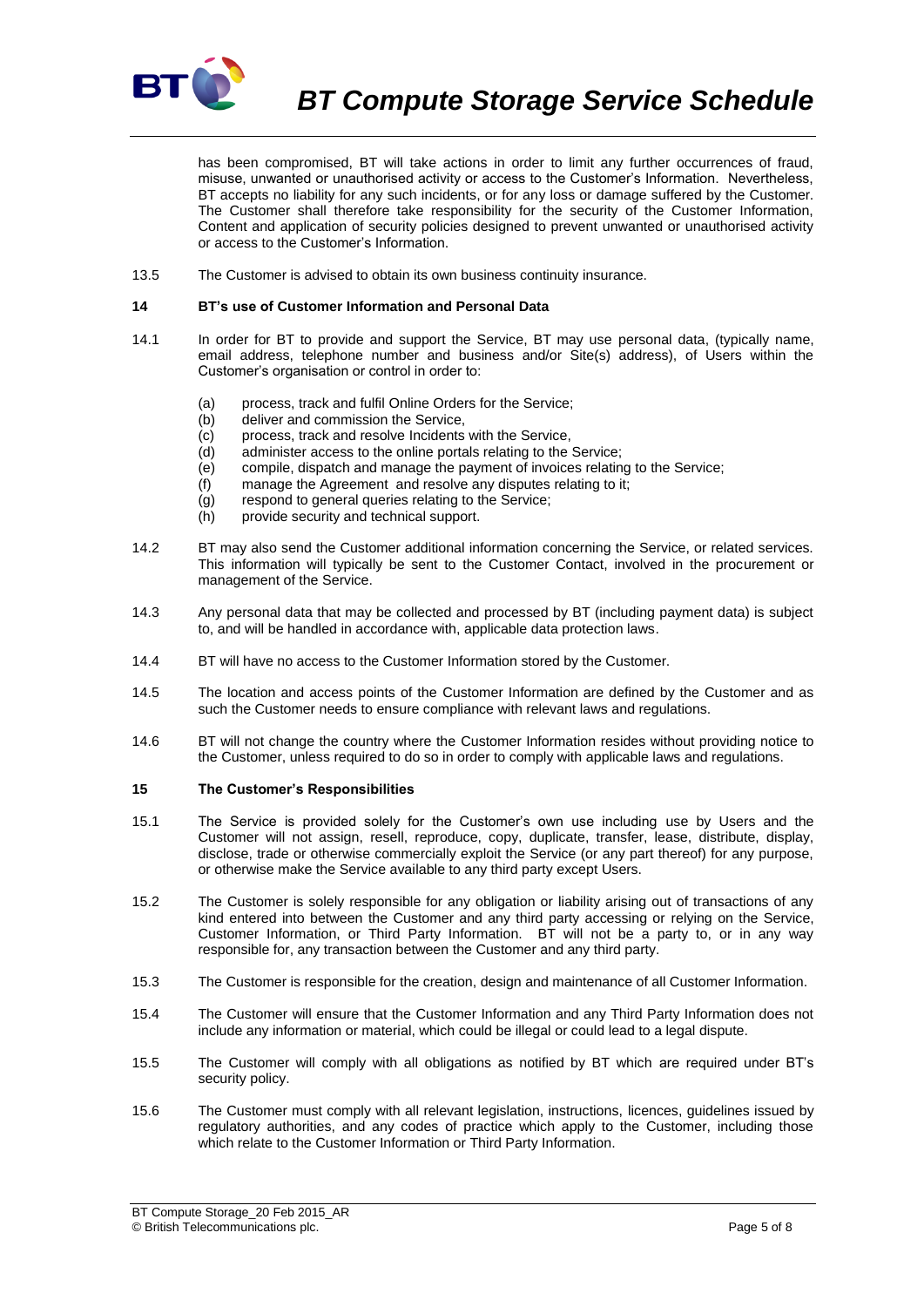

- 15.7 The Customer irrevocably and unconditionally agrees to indemnify and keep indemnified and to hold BT, BT Group Companies and their officers, directors and employees harmless against claims, losses, damages, costs, expenses and liability arising from or in connection with:
	- (a) any Customer Information, Third Party Information or other Content or communication sent, provided or stored in connection with the Service;
	- (b) the installation, maintenance or use of any software or other material installed by or on behalf of the Customer;
	- (c) any injury to persons, or damage to the Site or the BT Equipment used for the provision of this Service or other equipment belonging to BT or a third party which is located on the Site, as a result of action taken on behalf of the Customer;
	- (d) any breach of confidence or infringement of intellectual property rights.
- 15.8 The Customer is responsible for ensuring that the System Administrator will report all service repair incidents using the reporting procedures notified to the Customer by BT, and will be available for all subsequent Incident management communications.

# **16 BT's Acceptable Use Policy**

- 16.1 The Customer is solely responsible for all aspects of Customer Information which are not specifically set out in this Service Schedule as being BT's responsibility. The Customer acknowledges that it has read and agrees to be bound by and to ensure that any Users will comply with this BT Acceptable Use Policy ("AUP") and generally accepted Internet standards.
- 16.2 The Service must not be used:
	- (a) fraudulently or in connection with a criminal offence under the laws of any country where the Service is provided;
	- (b) to send, receive, upload, download, use or re-use any information or material which is offensive, abusive, indecent, defamatory, obscene or menacing, or in breach of confidence, copyright, privacy or any other rights;
	- (c) in contravention of any instructions that BT has given under the Agreement;
	- (d) to cause annoyance, inconvenience or needless anxiety;
	- $\overrightarrow{e}$  to send or provide or receive unsolicited advertising or promotional material;
- 16.3 The Customer must not use a Domain Name which infringes the rights of any person in a corresponding trade mark or name.
- 16.4 If the Customer or anyone else, (with or without the Customer's knowledge or approval) uses the Service in contravention of the AUP; or uses the Service in any way which, is, or is likely to be, detrimental to the provision of the Service to the Customer or any other customer and fails to take corrective action within a reasonable period of receiving notice from BT, then BT can treat the contravention as a material breach and as such BT may either suspend the Service or terminate the Service pursuant to the General Terms and Conditions. If Service is suspended it will not be restored until the Customer provides an acceptable assurance that there will be no further contravention.

## **17 Charges and Invoicing**

- 17.1 Charges for the Service are set out in the Portal.
- 17.2 BT will invoice Charges on or after the dates set out below:
	- (a) One-off Charges on the OSD of the relevant Online Order;
	- (b) Usage or other recurring Charges on the OSD and thereafter monthly in arrears.
- 17.3 Charges for the Service are calculated on a monthly basis against the prevailing Utility Rate Card on the Portal. Usage Charges will apply as shown on the Utility Rate Card on the Portal.
- 17.4 Data storage Charges are based upon per GB of storage used.
- 17.5 The uploading and retrieval of data from the Object Storage Domain incurs Charges based upon Internet bandwidth use. Charges for Internet bandwidth use are levied above an initial allowance of 1GB per Month. Charges are based upon per GB of Internet bandwidth use.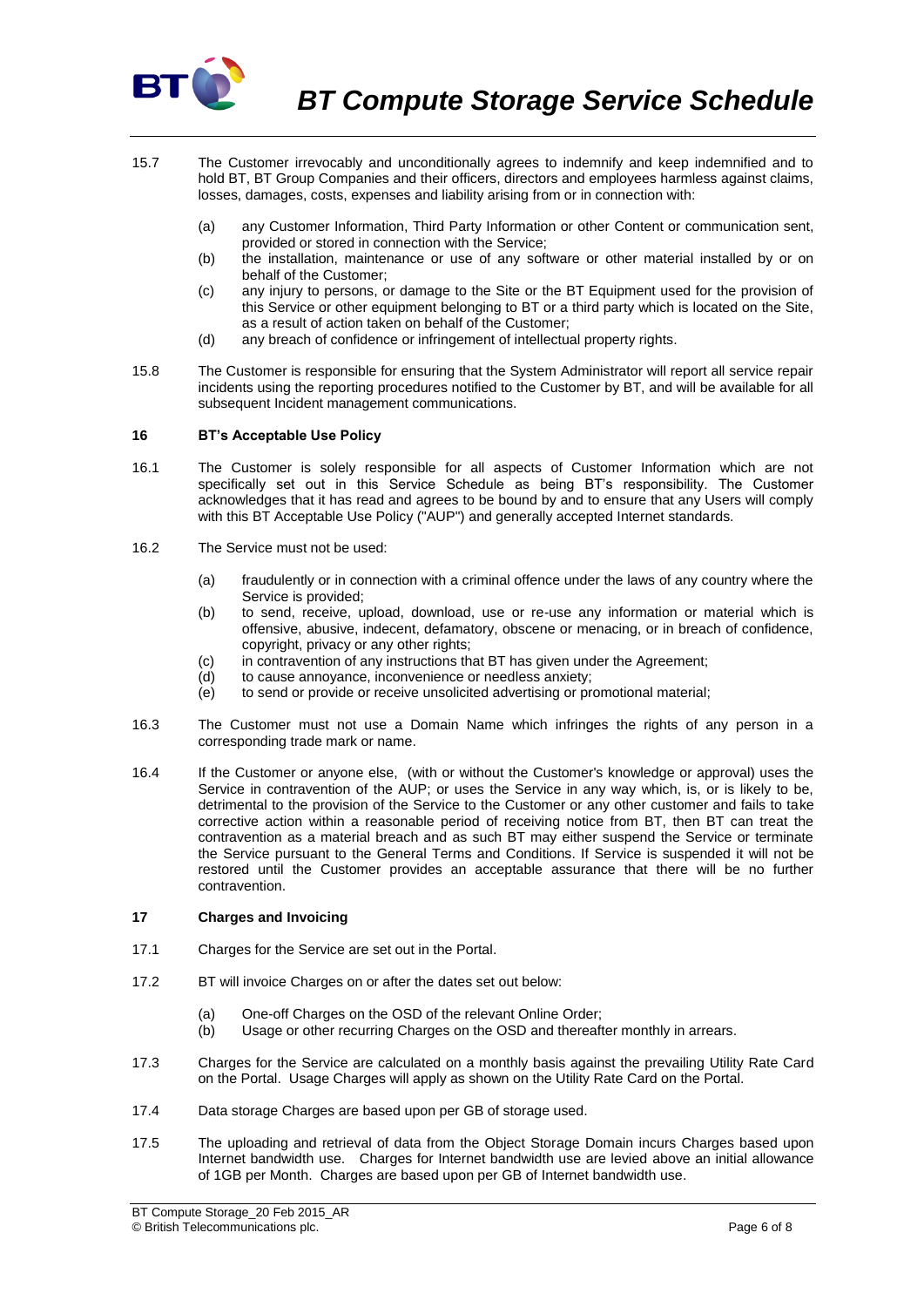

- 17.6 BT may invoice the Customer for Charges for investigating Customer reported Incidents where BT finds no Incident or that the Incident is outside the Service Management Boundary.
- 17.7 BT may at any time review the Charges for the Service and will provide the Customer with 30 days' prior written notice of any such change in Charges. If the Customer objects to the change in Charges it may exercise its termination rights under Clause 18 of this Service Schedule.
- 17.8 Notwithstanding any other provision in the Agreement, BT may delay or bring forward the sending of invoices to coincide with billing cycles from time to time. The Customer acknowledges that the first and last invoice in relation to a particular Service may include Charges due for more or less than one complete billing cycle according to when such Service is connected and/or terminated.

## **18 Termination of Service**

The following Clause will replace and supersede Clause 12.1 of the General Terms and Conditions.

- 18.1 The Customer may terminate the Service via the Portal at any time, provided that the Customer agrees
	- (a) to pay any outstanding Charges or interest properly due and payable up to the date of termination; and
	- (b) that there will be no refund of Charges which have been paid in advance.
- 18.2 BT may terminate this Agreement or the Service at any time by giving at least 90 days' notice to the Customer.

#### **19 Suspension of Service**

- 19.1 BT may suspend Service(s) or terminate this Agreement immediately on notice to the Customer where the Customer is in material breach of this Agreement and if the breach is capable of remedy, fails to remedy the breach within a reasonable time of being requested by BT to do so.
- 19.2 Where a Service is suspended because the Customer is in material breach of this Agreement, the Customer must pay the Charges for that Service until this Agreement is terminated.

## <span id="page-6-0"></span>**20 Service Levels**

- 20.1 BT aims to provide the Service within an availability target of 99.95%. The availability target relates to the availability of the Object Storage Domain including the infrastructure required to deliver it.
- 20.2 If BT fails to meet the availability target of 99.95% then the Charges for the affected Service will be credited as follows:

| <b>Availability Target</b>                             | <b>Credit</b>                  |
|--------------------------------------------------------|--------------------------------|
| For every reported incident that BT is below<br>target | 1 day's<br>recurring<br>Charge |

- 20.3 The credit will be applied to the monthly Charge for the Service. The credit per reported instance that BT is below target will be capped at a maximum of 1 Month's Charges.
- 20.4 The Parties acknowledge that each Service Credit is a genuine pre-estimate of the loss likely to be suffered by the Customer and not a penalty.
- 20.5 Service Credits are the Customer's sole right and remedy if BT does not meet the Service Level. Any failure by BT to meet the Service Level specified in this Clause [20](#page-6-0) shall not be considered a material breach of the Agreement.
- 20.6 The Service Level is measured as the availability of the Object Storage Domain to the network interface.

BT Compute Storage\_20 Feb 2015\_AR © British Telecommunications plc. Page 7 of 8